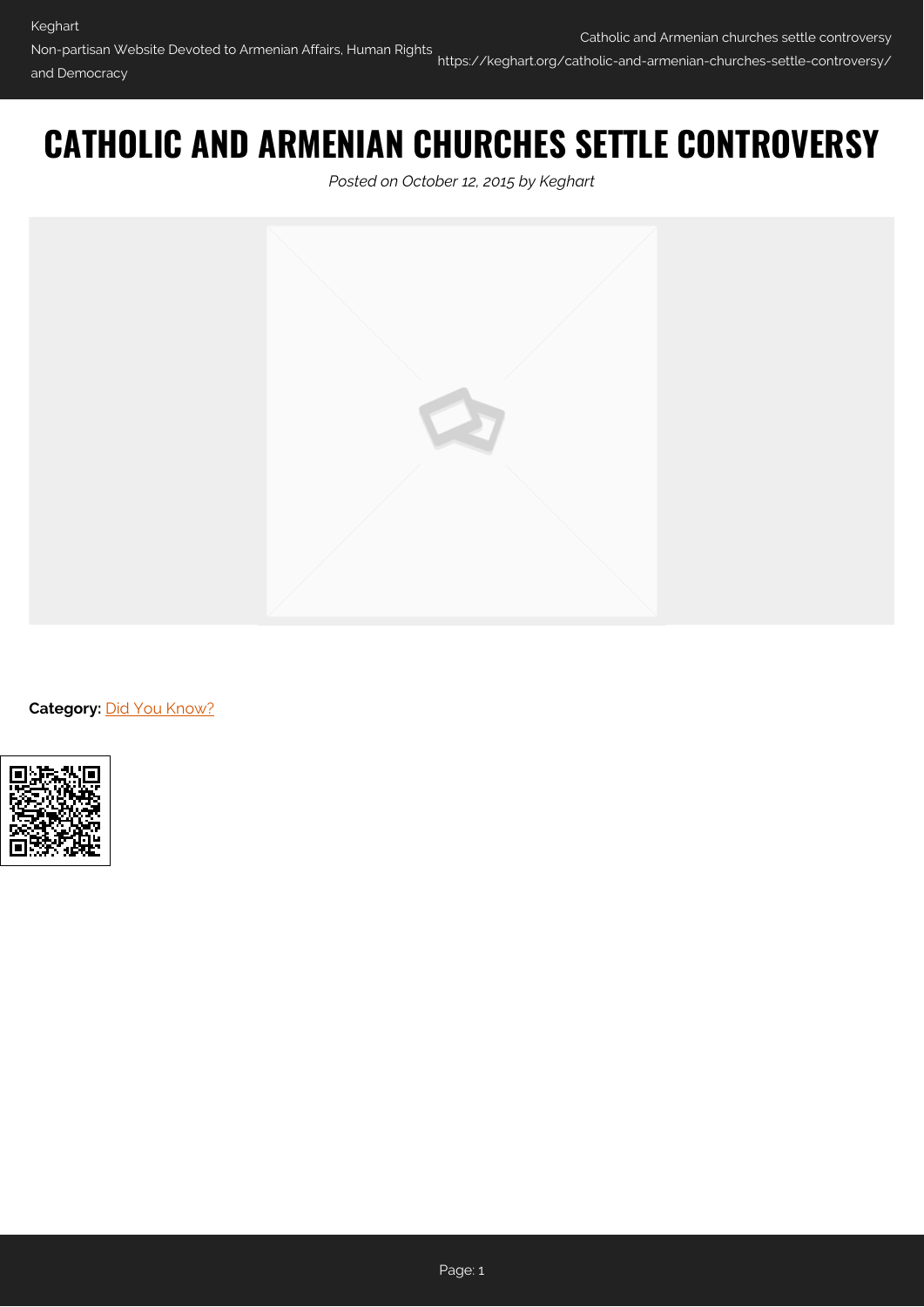https://keghart.org/catholic-and-armenian-churches-settle-controversy/

In Dec. 14, 1996 Reuters reported: "The Roman Catholic and Armenian churches have formally buried a theological controversy that had divided them for almost 1,500 years. Pope John Paul and Karekin I, spiritual leader of the world's six million Armenian Christians, issued a common declaration yesterday officially ending the controversy over the nature of Jesus Christ. The controversy dates from the sixth century, when the Council of Chalcedon condemned those, including Armenian Christians, who asserted that Christ had only a divine, but not a human nature. The declaration spoke of the dual nature of Christ and said that both sides agreed that controversies in the past "should not continue to influence the life and witness of the church today."

In Dec. 14, 1996 Reuters reported: "The Roman Catholic and Armenian churches have formally buried a theological controversy that had divided them for almost 1,500 years. Pope John Paul and Karekin I, spiritual leader of the world's six million Armenian Christians, issued a common declaration yesterday officially ending the controversy over the nature of Jesus Christ. The controversy dates from the sixth century, when the Council of Chalcedon condemned those, including Armenian Christians, who asserted that Christ had only a divine, but not a human nature. The declaration spoke of the dual nature of Christ and said that both sides agreed that controversies in the past "should not continue to influence the life and witness of the church today."